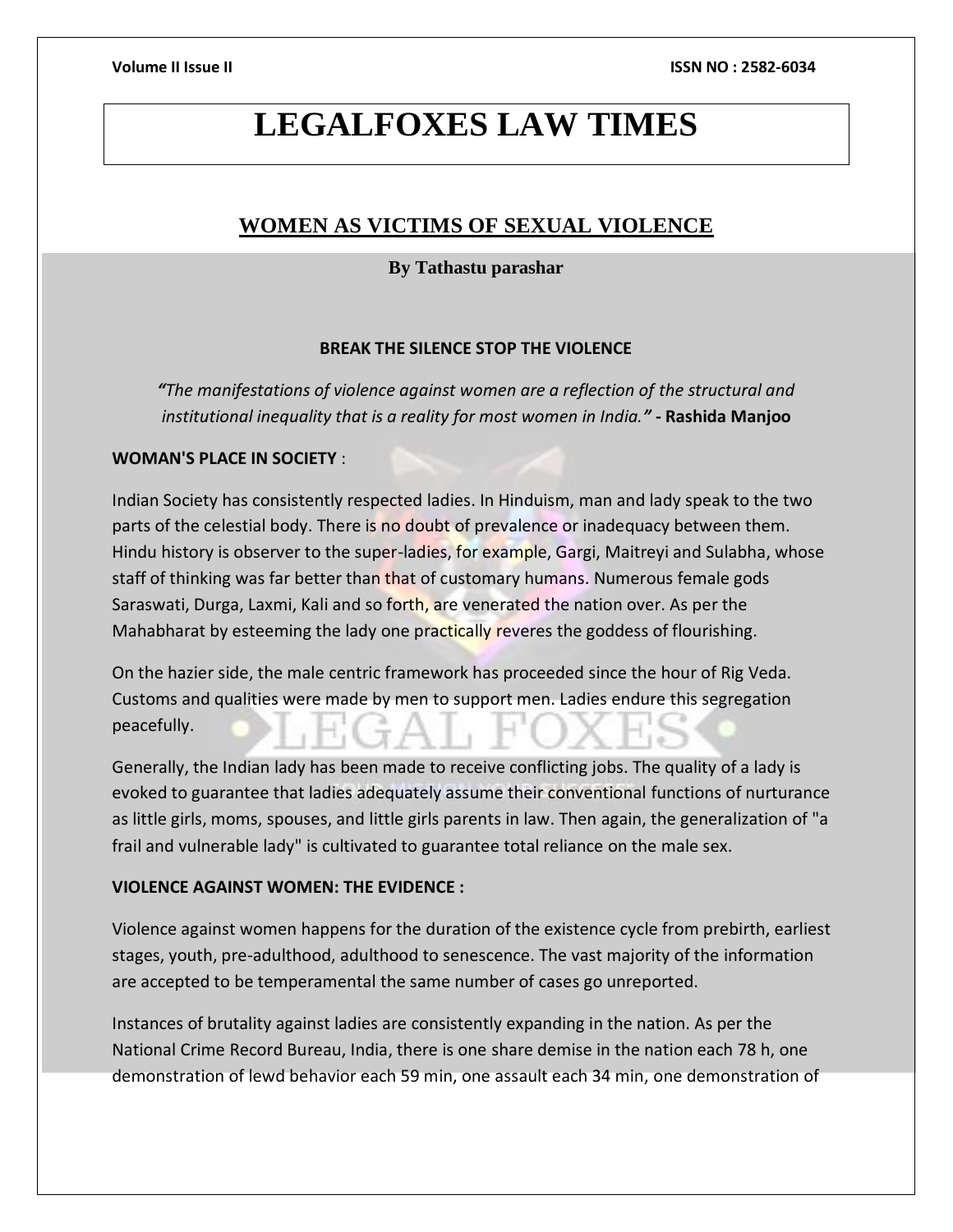torment each 12 min and just about one in each three wedded ladies experienced aggressive behavior at home.

Studies from India revealed brutality in 19–76% of ladies (75%–76% in lower station ladies; 42– 48% in Uttar Pradesh and 36–38% in Tamil Nadu; and 19% in a metropolitan ghetto network of childless ladies.) In Western India, 15.7% pregnancy-related passings in the network arrangement and 12.9% in the medical clinic arrangement were related with aggressive behavior at home. In Uttar Pradesh, 30% men announced beating spouses. 22% of lady of childbearing age from a potter network were truly attacked. 34% of those truly attacked required clinical consideration.

The populace based, multicenter based communitarian venture of the investigation of maltreatment in the family climate (India-review of maltreatment in family climate) was set up in seven locales in India. It took a gander at the relationship with poor emotional wellness. A sum of 9938 ladies partook (from country, metropolitan ghetto, metropolitan nonslum territories). 40% announced encountering any savagery during their marriage. 56% had selfreport poll scores demonstrating poor psychological well-being.

# **CAUSES OF DOMESTIC VIOLENCE :**

There are a number of causes of domestic violence against women. Thesecauses range from the trivial to bizarre and include mainly the following -

Not doing house-work properly Dressing fashionably GAL FOXES Jealousy of husband Husband's alcoholism Dowry Demands OUR MISSION YOUR SUCCESS" Husband's mistress Laughing without reason Combing hairs a number of times during day High tone during dialogue Free and Social nature Close relations with friends Boy friends Disrespectful behaviour with elders in the family Refusal to bring money from parent's house Partial fulfillment or non-fulfillment of promises made at the time of marriage. Doubt of love affairs before marriage. Doubt of extra-marital relations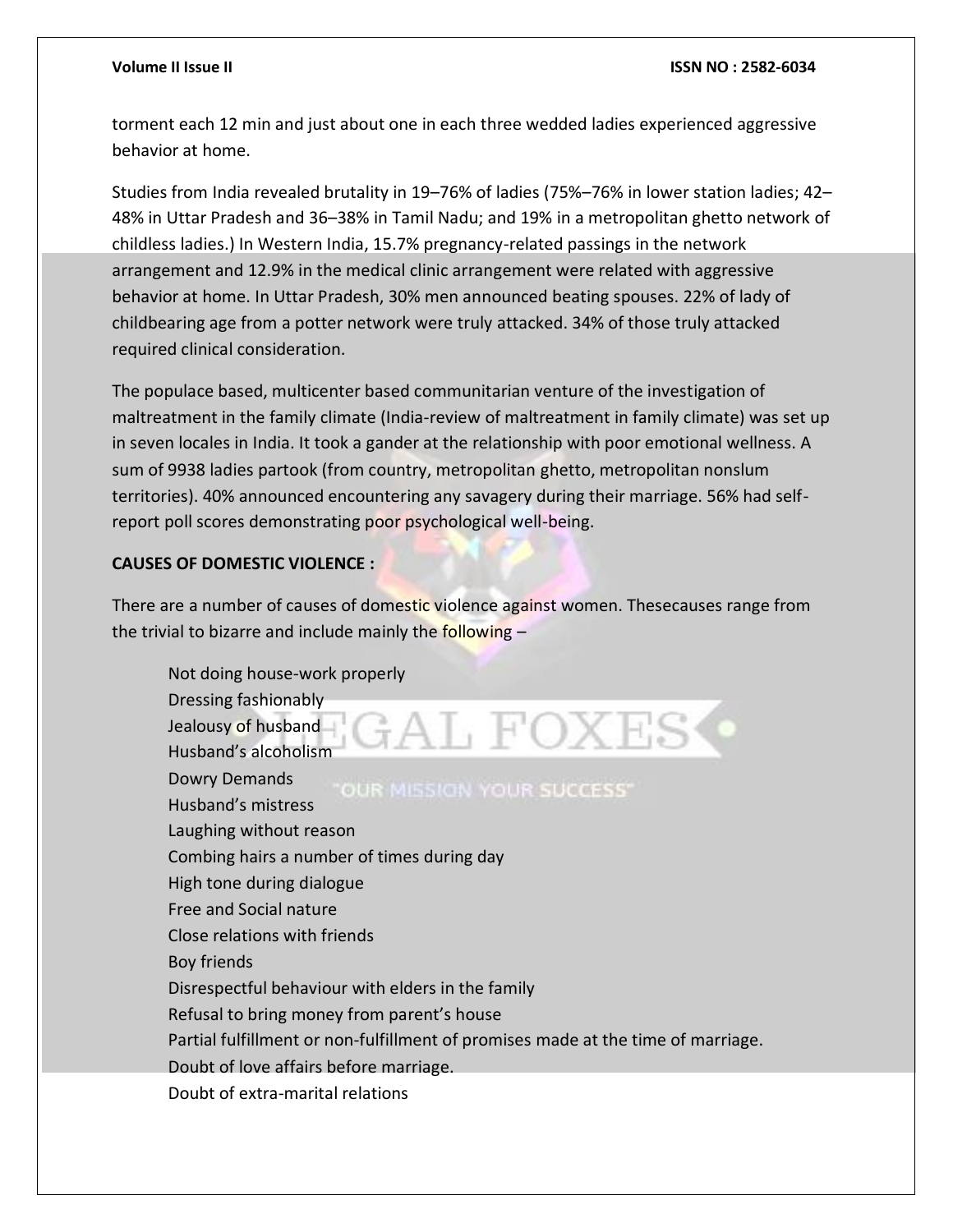Resistance for abnormal sexual behaviour of the husband No child bearing capability Birth of girl child repeatedly Husband economically dependent on parents Husband has problems at work place. Sexual difficulties Low job satisfaction Single personality factor Antisocial personality disorders

In addition to the reasons listed above there may also be a long list of reasons which are not identified or reported by the victims of domestic violence. In conclusion it can be said that anything can serve as an excuse for inflicting violence against a woman.

# **IMPLICATIONS FOR SOCIAL WORK :**

Taken together, the discoveries give a heading to social laborers working with manhandled ladies in network associations in India. A multipronged approach should be received so ladies are most certainly not criticized, embarrassed, or accused for unveiling misuse. Social specialists need to teach, train and sharpen the frameworks both at a conventional level like medical services, police, and courts and at a casual level like loved ones to react to viciousness among ladies. Network associations like Place for Enquiry Into Health and Allied Themes are now leading state-and public level trainings with medical services suppliers, network mishandled volunteers, government authorities and nongovernmental associations on the most proficient method to react to Sexual Violence.

Such trainings should be recreated at a a lot bigger scope. Social specialists should be associated with bringing issues to light about Sexual Violence in the network so network individuals, including loved ones, encourage the people in question getting to administrations instead of deriding them. Social laborers ought to likewise embrace strategy level backing for ladies who are relinquished by their spouses to help acquire casualty pay for harms. Casualties much of the time are left to battle for themselves and their kids. At long last, evolving mentalities and levels of disgrace towards ladies should be instilled in all youngsters from a youthful age.

### **DOWRY VIOLENCE :**

Dowry-related violence is a major issue that influences the lives of ladies and young ladies. Share incorporates endowments, cash, products, or property given from the lady of the hour's family to the husband to be or parents in law previously, during or any time after the marriage. The rate that a family pays in endowment can convey critical emblematic weight where the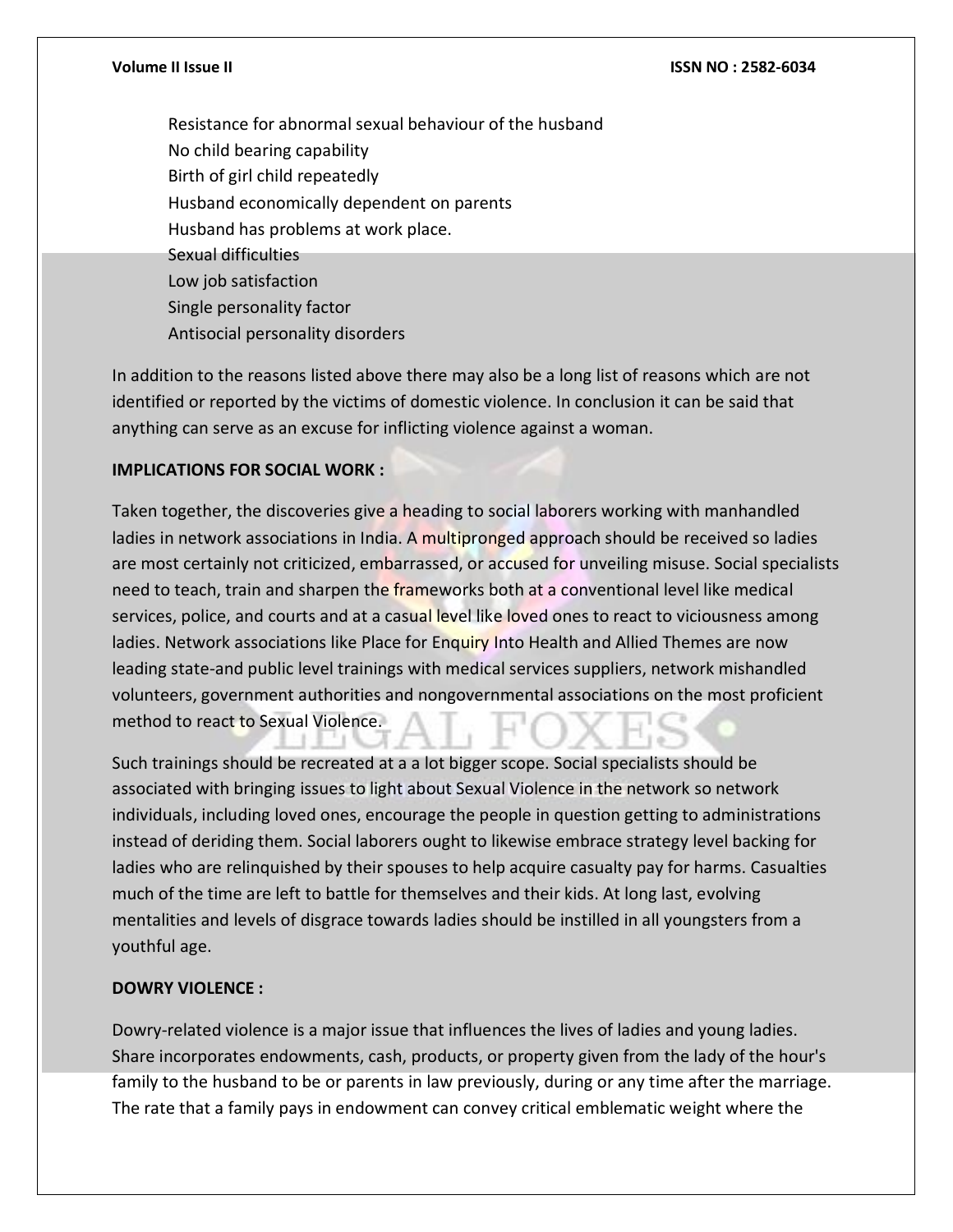"more prominent the settlement results, better the status in the family." However, while giving a huge share may go about as a superficial point of interest, it principally serves to commodify ladies, likening their value as an individual to the estimation of the settlement. The estimation of the share is regularly connected not exclusively to the family's societal position, yet additionally to a lady's actual looks and schooling. Viably, endowment dehumanizes ladies by regarding them as property.

Dowry related brutality regularly emerges when the groom or his family looks for proceeded with installments or more merchandise and the lady of the hour's family can't or reluctant to pay. The U.N. Division for the Advancement of Women characterizes share related savagery or badgering as "any demonstration of brutality or provocation related with the giving or getting of endowment whenever previously, during or after the marriage." While settlement is rehearsed in various of the world, endowment related viciousness is generally common in South Asia, in the countries of India, Pakistan, Sri Lanka and Bangladesh. The most well-known types of share related brutality are actual savagery, conjugal assault, corrosive assaults, and spouse consuming (where a lady is shrouded in lamp fuel or some other quickening agent and intentionally set ablaze). Culprits may likewise utilize different techniques for pressures, including starvation, hardship of garments, removals, and bogus detainment as a strategy for blackmail. They regularly use savagery masked as suicides or mishaps, for example, oven or lamp oil debacles, to consume or murder ladies for neglecting to meet settlement demands.

Overcomers of endowment related brutality frequently require comparable administrations as overcomers of abusive behavior at home. These ladies expect transport to covers, crisis administrations, uphold projects, wellbeing and clinical consideration, and legitimate help.

The well established act of endowment has persevered and driven numerous ladies to self destruction. In 50 locale court decisions, 1987–1989, Maharashtra, West India, there was share related savagery. 120 instances of share passings and 20 instances of deliberate injury identified with settlement were distinguished. There were deliberate wounds, including actual viciousness (59%), mental torment 28%, attack by relatives and backwardness (10%), and starving 3%. The reasons for death in the ones who kicked the bucket were: Burns 46% and suffocating 34%. It is significant that the ladies were youthful 88% under 25 years; 58% of them were childless, and 22% had just female youngsters. Provocation by parents in law on issues identified with share arose as a danger factor for poor emotional wellness. It is normal for the Indian setting. Endowment related savagery is on the ascent in India. In excess of 5000 ladies are executed yearly by their spouses and parents in law, who consume them in "coincidental" kitchen fires if their progressing requests for settlement when marriage are not met. On a normal five ladies daily are scorched, and a lot more cases go unreported.

### **DOMESTIC VIOLENCE :**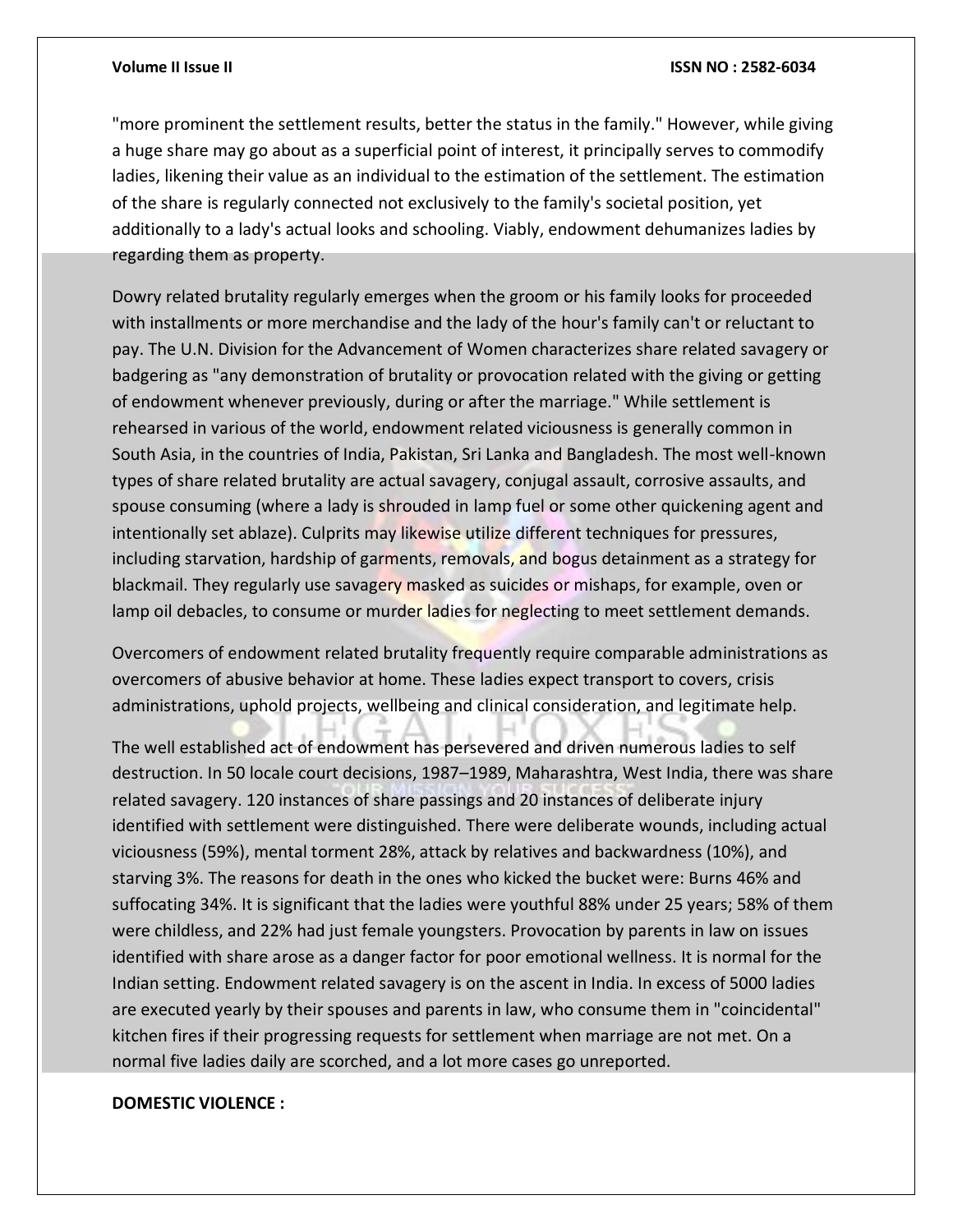The house is regularly likened with an asylum, a spot where people look for affection, wellbeing, security and haven. For certain ladies, the house is a spot that risks lives and breeds the absolute most extreme types of viciousness executed against young ladies and ladies. Viciousness is typically executed by guys who are, or who have been in places of trust and closeness and force for example spouses, fathers, fathers-in law, stepfathers, siblings, uncles, children, or different family members.

The Protection of Women from Domestic Violence Act (PWDVA), 2005 characterizes aggressive behavior at home as any demonstration, exclusion or commission or lead of the respondent, which incorporates danger or genuine maltreatment.

In the 1996 overview of 6902 men in the territory of Uttar Pradesh, up to 45% of wedded men recognized truly manhandling their spouses. The National Health Survey directed under the stewardship of the Ministry of Health and Family Welfare, detailed that >1/3 of ladies (34%) between the ages of 15–49 years have encountered spousal actual savagery. The antagonistic wellbeing results that ladies experience because of viciousness are wide-going with physical, regenerative and sexual and psychological well-being results.

In a network based examination including 450 ladies in Gujarat, 42% experienced actual beatings and sexual maltreatment, and 23% encounters harsh language, belittlement and dangers. It is intriguing to take note of that 56% ladies conviction that spouse beating is legitimized.

The International Center for Research on Women (ICRW) in numerous focuses in India announced that 85% of men concede they had enjoyed vicious conduct against their spouses at any rate once in most recent a year. 57% of men confessed to have sexual maltreatment with their spouses. 32% of men confessed to submitting savagery on their pregnant spouses. The men enjoyed viciousness to set up their control over the more fragile sex. Inconspicuous and guileful types of brutality incorporate rehashed embarrassment, affronts, constrained disconnection, restrictions on social portability, the steady danger of viciousness and injury, and refusal of financial assets.

# **LAWS REGARDING DOMESTIC VIOLENCE IN INDIA :**

Laws in India have been established that manage aggressive behavior at home: The Protection of Women from Domestic Violence Act, 2005. The Dowry Prohibition Act, 1961, and Section 498A of the Indian Penal Code, 1860.

The Protection of Women from Domestic Violence Act, 2005 is a common law which guarantees the security of wedded ladies against men, yet additionally ladies who are in live seeing someone, just as relatives including moms, grandmas, and so forth Inside the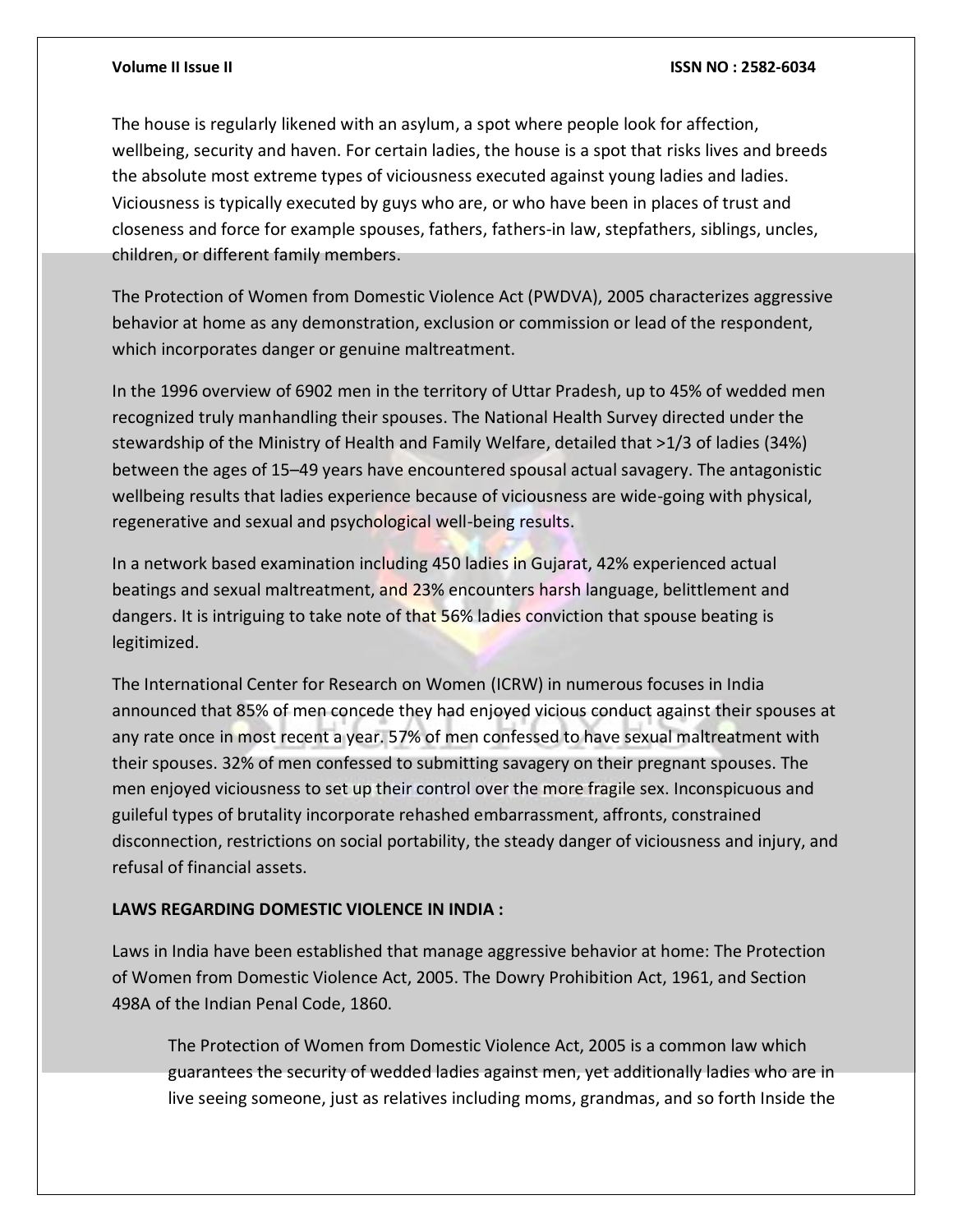ambit of this law, ladies can seek after shielding against abusive behavior at home, misuse, battery and may additionally guarantee monetary remuneration and the option to live in their common family. She may even request upkeep from her victimizer on the off chance that they are living separated. This law is to ensure that ladies don't get kicked out of their own homes and can continue themselves on the off chance that they have confronted savagery. Under this Act, a Magistrate can pass an insurance request to guarantee that the victimizer doesn't contact or is in closeness to the survivor. The Dowry Prohibition Act is of a criminal sort, inside which the suppliers and takers of share might be arraigned. Share requests establish an explanation behind aggressive behavior at home in numerous family units in India, which is the reason it turns into a need to have such laws set up. Under the arrangements of this Act, in the event that somebody takes, gives or even requests settlement, they can be rebuffed with detainment for a time of a half year or a fine of ₹5000 might be demanded on the wrongdoer.

Area 498A of the Indian Penal Code is another criminal law that exists to keep a mind viciousness happening inside the four dividers of one's home. Area 498A of the Indian Penal Code states "Whoever, being the spouse or the relative of the husband of a lady, subjects such lady to remorselessness will be rebuffed with detainment for a term which may reach out to three years and will likewise be at risk to fine." Cruelty has been given an expansive extension and may allude to any direct that drives a lady to end it all or which makes grave injury her life or wellbeing, including the part of psychological wellness. It further remembers badgering for the name of endowment.

### **LANDMARK CASE LAWS :**

Hiral P. Harsora And Ors V. Kusum Narottamdas Harsora And Ors. (2016) In a landmark judgment, Justices Kurian Joseph and R F Nariman broadened the scope of the Domestic Violence Act by ruling the deletion of the words "adult male" from the provisions under section  $2(q)$  of the Act, thus paving the path for women and even nonadults to be prosecuted for causing domestic violence or harassment to any married woman within her household.

Lalita Toppo v. State of Jharkhand & anr. (2018)

In this case, the apex Court of India categorically held that a woman may claim maintenance from her abuser under the Protection of Women from Domestic Violence Act, 2005. The Court further stated that the victim need not be legally wedded to the offender in order to do so. This means that even an estranged wife or live-in-partner may invoke the provisions of this Act. Section 3(A) defines "domestic violence" which also constitutes "economic abuse". The victim would also be entitled to a shared